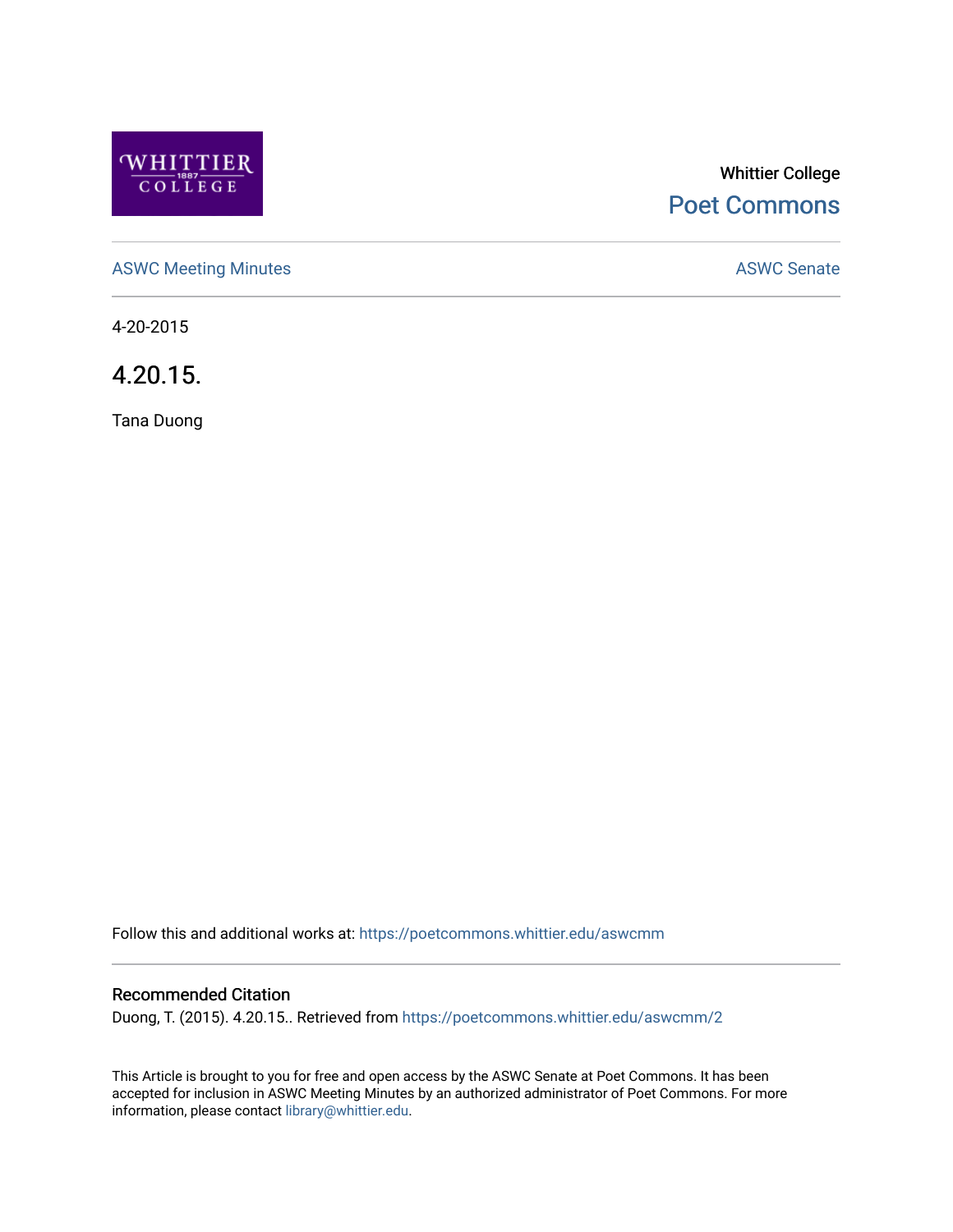

# **Meeting Minutes for April 20, 2015**

# **I. Meeting is called to order at 7:15pm**

- a. **Meeting was not open for any business, all First Readings and Daily Calendar Considerations will be voted on Monday April 27th, Next Week.**
- b. Moment of Silence observed for our Quaker Traditions.
- c. Inspirational Quote
	- a. "Instead of wondering when your next vacation is, Maybe you should set up a life you don't need to escape from." – Beth Godin
	- **b. Not Read**

# **II. Mission Statement**

- a. The ASWC Senate, as the governing body of the Associated Students of Whittier College, is dedicated to the betterment of the college as an institution and as a member of the broader community. The Senate shall assist on-campus clubs and organizations in creating, promoting and implementing dynamic programs and events that involve students and add value to their educational experience. This body will act as an open forum for students to voice their opinions and desires, always keeping the best interests of the ASWC in mind. In all of its actions, the Senate will serve the students first with integrity, dedication, responsibility and humility.
- b. **Not Read**

# **III. Roll Call- Secretary Ramirez**

- **a. Present:** Vice President Duarte, Treasurer Carlson, Director Allman, Senator Boynton, Senator Sanchez, Senator Meuwissen, Senator Duong, Senator Santacruz, Senator Reyes, Senator Kimball,
- **b. Absent excused:** President Esquer, Director Rashid, Secretary Ramirez, Senator Murillo, Senator Marquez, Senator Atoyan
- **c. Unexcused:** Senator Perez, Sen. Romero, Sen. Kenny, Sen. Jones, Sen. Smith, Sen. Lendavai, Sen. Vargas, Sen. Malgina, Senator Butler

# **IV. Minutes Amendment/Approval**

- a. Motion to Approve Minutes from March 30<sup>th</sup> **Not Approved** 
	- a. All Minutes will be posted on Org-Sync, under "ASWC Files"

# **V. President's Message- President Esquer**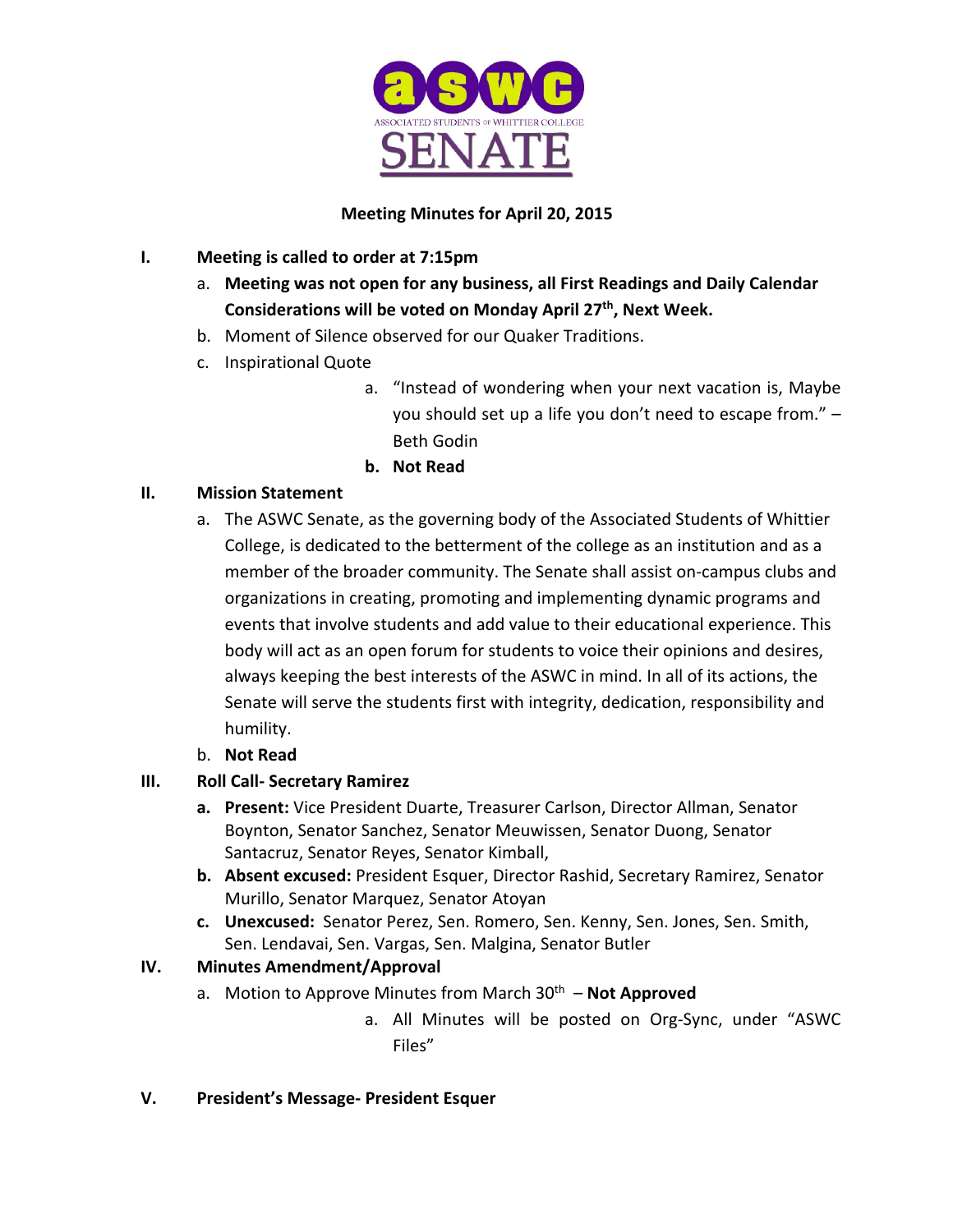#### a. NO MESSAGE

### **VI. Treasurer's Report- Treasurer Carlson**

| <b>ASWC ACCOUNTS</b>                                    |                          |
|---------------------------------------------------------|--------------------------|
| <b>Executive Budget Balance:</b>                        | \$11,614.56              |
| Reserve Account Balance:                                | est.<br>\$36,259.10      |
| Total Funds Allocated:                                  | est.<br>\$60,158.92      |
| <b>TOTAL ASWC FUNDS:</b>                                |                          |
| • General Fund:                                         | \$8,892.66<br>est.       |
| <b>Total Requests Pending:</b>                          |                          |
| • First Readings Pending:<br>• Second Readings Pending: | \$1,075.03<br>\$7,824.00 |
| <b>RELATED ACCOUNTS</b>                                 |                          |
| Program Board Account:<br>Media Council Account:        | \$27,389.66<br>est.      |

## **VII. Constituent Reports**

#### **a. Senator Marquez**

- a. Nothing new to report.
- **b. Senator Boynton (Freshman Class Council President)**
	- a. Tiffany and Leah sat in the CC during lunch. Spoke with one student who was concerned with information related to courses
- **c. Senator Kenny (Off- Campus Rep)**
	- a. Nothing new to report.
- **d. Senator Romero (Off-Campus Rep)**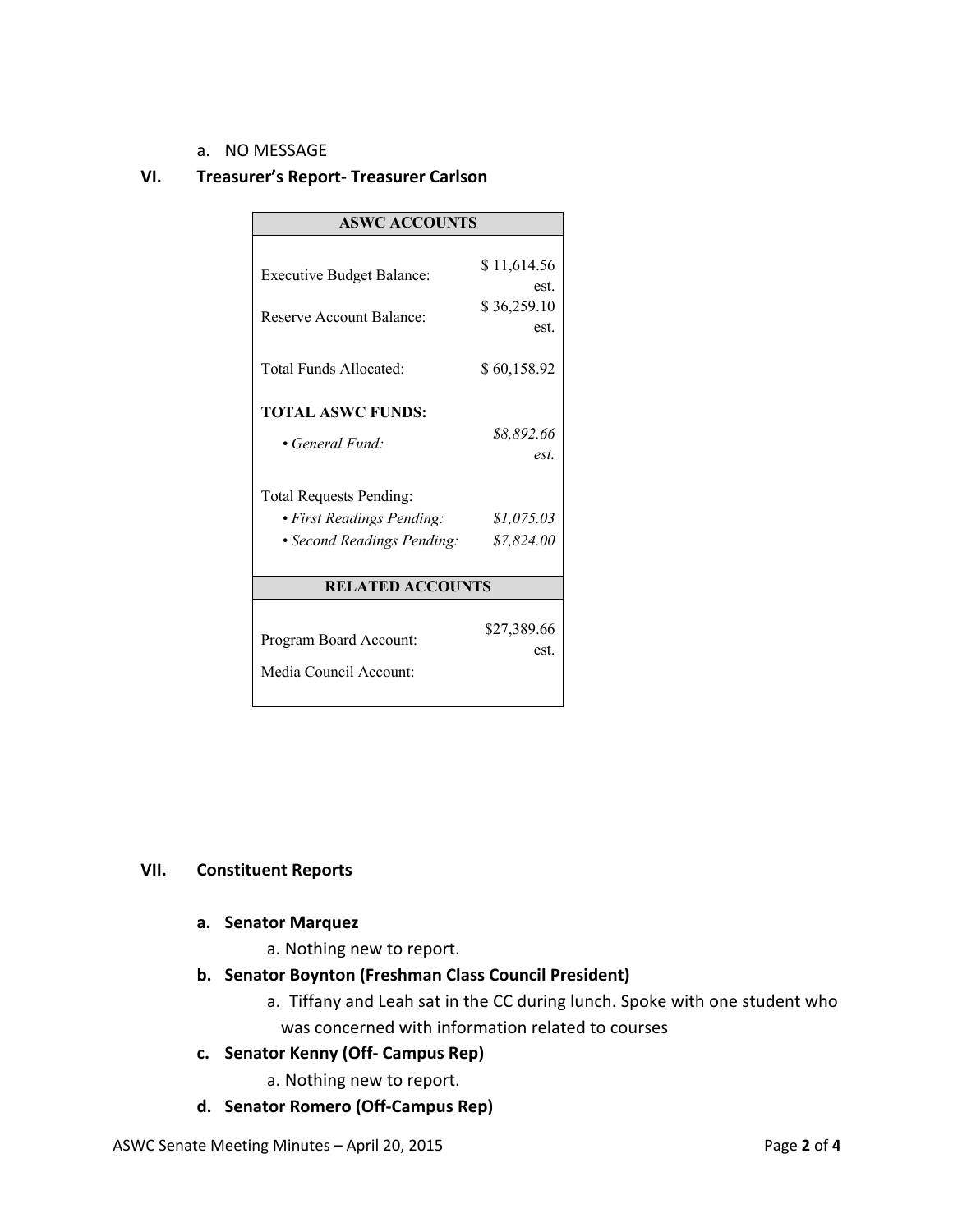A. Nothing new to report.

**e. Senator Perez (Off-Campus Rep)**

a.Nothing new to report.

**f. Senator Meuwissen (Student Body Rep)**

A. Student had positive feedback about movie streaming program

**g. Senator Smith (Student Body Rep)**

a. Nothing new to report.

**h. Senator Sanchez (Student Body Rep)**

a. Nothing new to report.

**i. Senator Jones (Student Body Rep)**

a. Nothing new to report.

**j. Senator Murillo (Residence Hall rep)**

a. Nothing new to report.

**k. Senator Duong (Residence Hall rep)**

a. Nothing new to report.

- **l. Senator Lendavai (Residence Hall rep)** a.Nothing new to report.
- **m. Senator Reyes (SAAC rep)**
	- a. Special Olympics went well past weekend
	- b. Ordered student athlete stoles
- n. **Senator Atoya (SAAC rep)**

**A.** Nothing new to report.

## o. **Senator Santacruz (DC)**

A. Christian Poets will have spoken word

B. Lavender Graduation April 30<sup>th</sup> 5:30PM Campus Center

## **p. Senator Kimball (Inter-Club Council)**

- a. Talked about movie streaming at ICC
- b. Student Org fair interest, want someone to RSVP May 5<sup>th</sup> 11AM for high school kids to see college

## **q. Senator Marquez (Social Justice Coalition)**

a.Nothing new to report.

- **r. Senator Malgina (Inter-Society council co chair)**
	- a. Nothing new to report.
- **s. Senator Butler (Inter-Society council co chair)**
	- a. Nothing new to report.